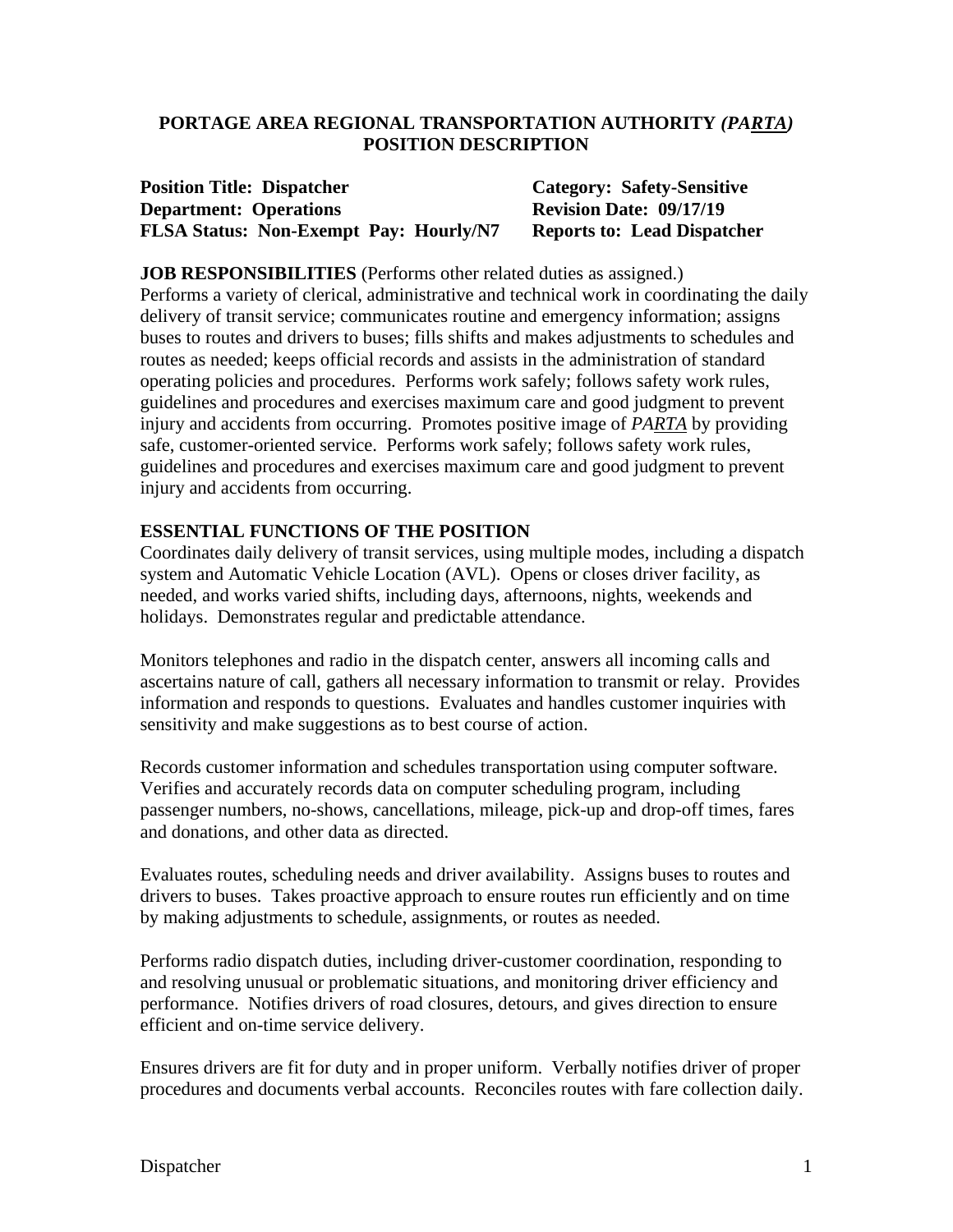Completes reports and logs on a daily, weekly, or monthly basis or as required. Communicates with other dispatchers during shift and between shifts. Maintains and updates radio log and dispatch sheet during shift and completes prior to leaving shift regarding the status of ongoing or unconcluded business, such as calls for service, location of personnel and vehicles, or open routes. Ensures dispatch board is completed and accurate. Takes proactive approach to completing tasks to ensure timely and efficient service delivery.

Takes all steps necessary to ensure emergency incidents and accidents are properly recorded, by notifying police, staff and coordinating response with departments; by completing reports and providing information to authorities in accordance with standard operating policies and procedures.

Maintains Commercial Driver's License and maintains ability to operate any *PARTA* vehicle. Maintains knowledge of routes, operator responsibilities and fills in for drivers when needed.

### **OTHER DUTIES AND RESPONSIBILITIES**

Performs other related duties as assigned. Participates in safety meetings, training and retraining exercises and other meetings as required. Serves on committees as needed.

### **MINIMUM QUALIFICATIONS**

- A. Completion of secondary education (High School or GED).
- B. 18 years of age and two years verifiable driving experience.
- C. Valid State of Ohio Driver's License with no more than 2 points.
- D. Remain insurable under the employer's vehicle insurance plan.
- E. Experience that demonstrates possession of or ability to acquire the following knowledge, skills and abilities:

Knowledge of: communication equipment in use by *PARTA*; radio dispatch and transmission techniques; traffic laws, safe driving practices; employer policies and procedures, and the Portage County area.

Skill in: operation of listed tools and equipment.

Ability to: perform computer-aided dispatch; operate communication equipment and telephone switchboard; use of a computer keyboard by touch; type accurately, neatly, and rapidly; remain calm, control voice, and think quickly, logically and clearly in emergency situations; adjust to changing situations and operations as they are occurring; establish and maintain cooperative working relationships with co-workers, other employees, employees of other agencies and the public under normal working conditions and in emergency situations; handle multiple tasks and priorities simultaneously; comprehend and accurately give directions from a map; develop a working knowledge of layout of County streets, major businesses and emergency facilities; retain, recognize and use coded dialogue used in radio transmission; understand and carry out complex oral and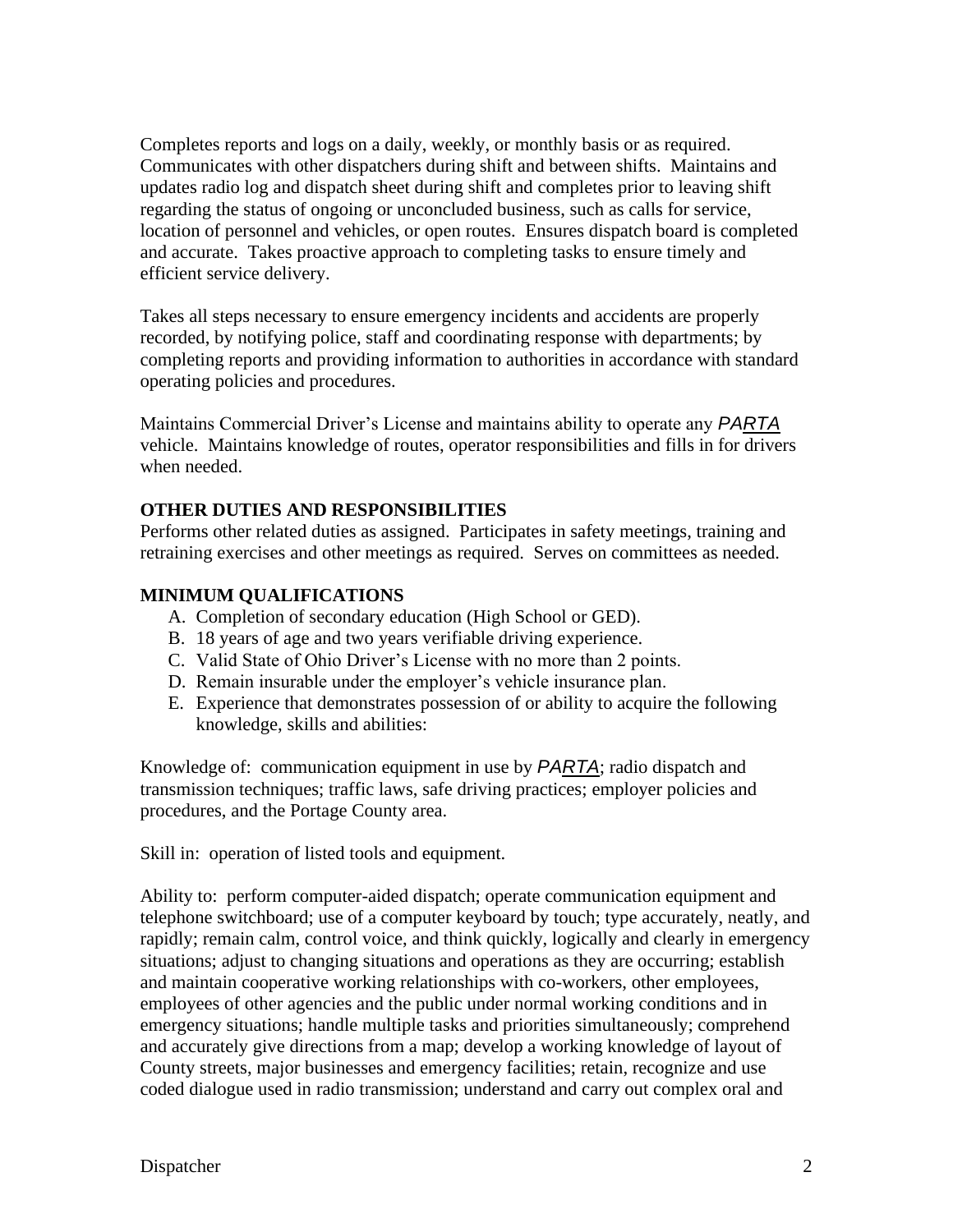written directions; speak clearly, concisely and distinctly; keep accurate records; to work varied shifts, including days, afternoons, nights, weekends, and holidays.

### **LICENSURE OR CERTIFICATION REQUIREMENTS**

A) Valid State of Ohio Driver's License with no more than two points required at time of hire.

B) Successful completion of previous employment verification and criminal background investigation.

C) Successful completion of post-offer Department of Transportation (DOT) medical examination including drug screen prior to hire is required. In addition, the employee must continue to meet driver fitness standards, as determined by periodic DOT medical examination.

D) Successful completion of requirements to obtain Class B Commercial Driver's License with passenger endorsement within six (6) months of hire is required.

# **TOOLS AND EQUIPMENT USED**

Operates tools and equipment including but not limited to: personal computer, keyboard and related hardware and software, including word processing, spreadsheet, geographic information system, transit operations and communication software; and data management software; PDA, scanner and other related office technology; typewriter, 10 key calculator; telephone; cellular phone; copy machine; fax machine; audio/visual equipment and related components.

## **PHYSICAL DEMANDS**

The physical demands described here are representative of those that must be met by an employee to successfully perform the essential functions of this job. Reasonable accommodations may be made to enable individuals with disabilities to perform the essential functions.

In accordance with the U.S. Department of Labor Physical Demands Strength Rating, this is considered Light-Work – exerting up to 20 pounds of force occasionally, and/or up to 10 pounds of force frequently, and/or a negligible amount of force constantly to move objects.

However, when performing Vehicle Operator/Driver job duties, this is considered Medium Work – exerting 20-50 pounds or force occasionally, and/or 10-25 pounds or force frequently, and/or greater than negligible up to 10 pounds of force constantly to move objects. Refer to vehicle operator/driver position description for a full list of physical demands.

### **WORK ENVIRONMENT**

The work environment characteristics described here are representative of those an employee encounters while performing the essential functions of this job. Reasonable